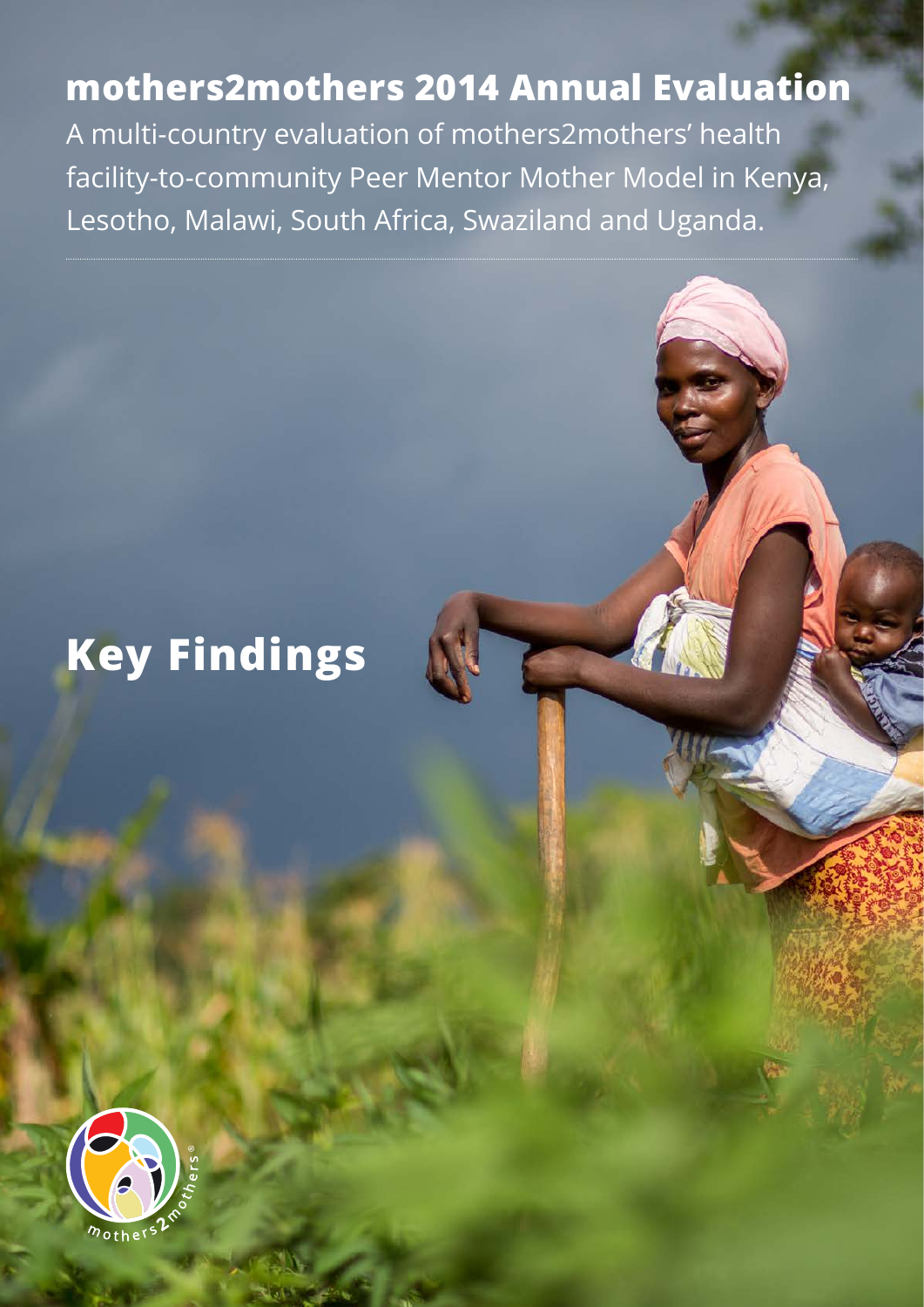# **October 2015** Department of Programmes and Technical Support

This work is protected by copyright in terms of the South African Copyright Act No. 98 of 1978 and the Berne Convention. All rights are reserved. No part of this work may be reproduced or transmitted in any form or by any means, electronic or mechanical, including photocopy, recording, or any information storage and retrieval system without permission in writing from the owner of the work.

mothers2mothers (m2m) 33 Martin Hammerschlach Way, 5th Floor Foreshore Cape Town 8001 South Africa

© 2015 mothers2mothers South Africa **www.m2m.org**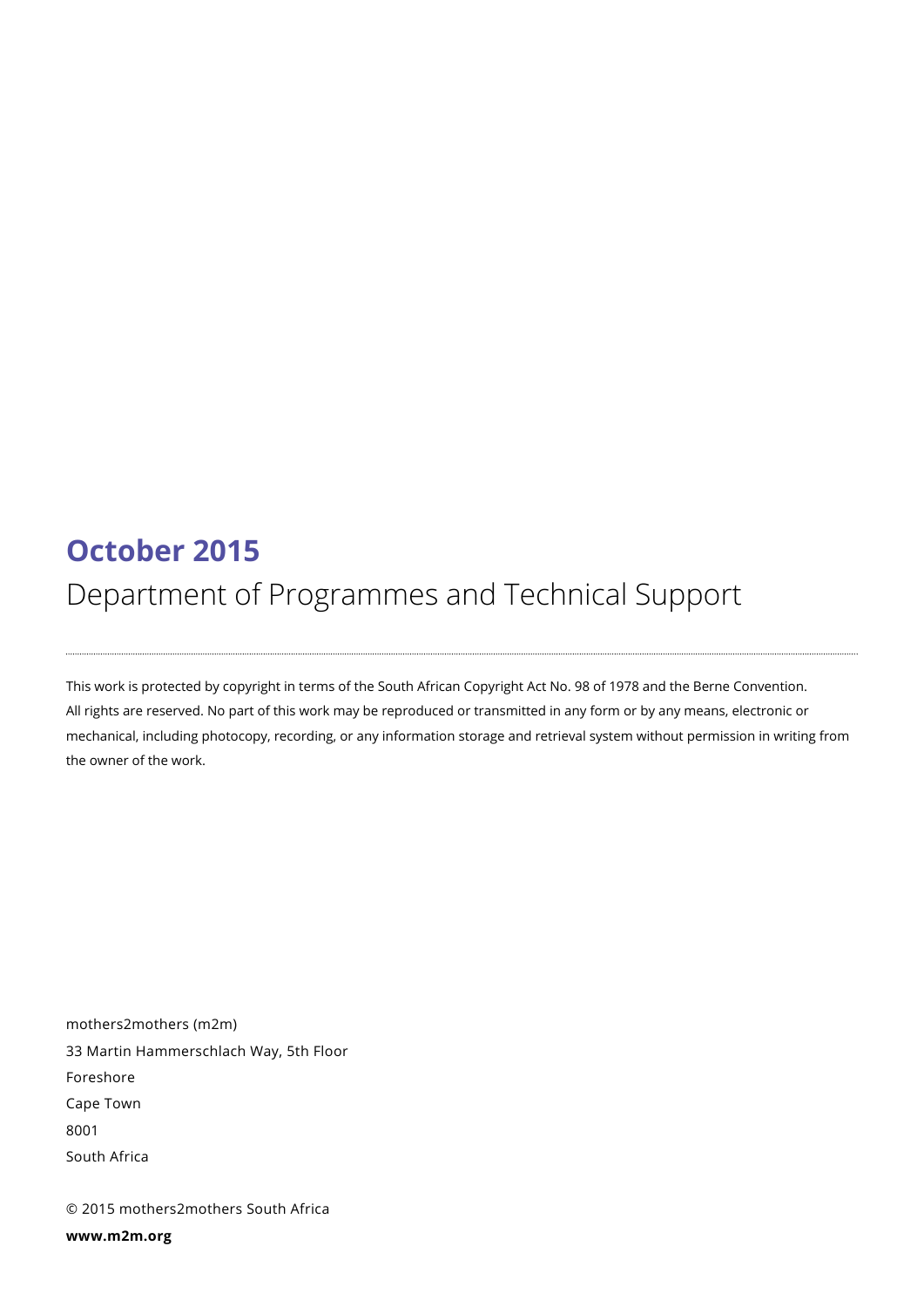# **Table of Contents**

| Executive Summary manufacture and 5               |    |
|---------------------------------------------------|----|
| Overview                                          | 5  |
| Findings                                          | 5  |
| Conclusion                                        | 6  |
| <b>Introduction</b>                               | 7  |
| <b>Evaluation Methodology</b>                     | 7  |
| Design                                            | 7  |
| Cohort sampling                                   | 8  |
| Data analysis                                     | 8  |
| <b>Findings</b>                                   | 9  |
| Impact in Comparison to Global Trends and Targets | 10 |
| Progress towards Programmatic Goals               | 13 |
| Evidence for Programme Efficacy                   | 15 |
| <b>Conclusion</b>                                 | 17 |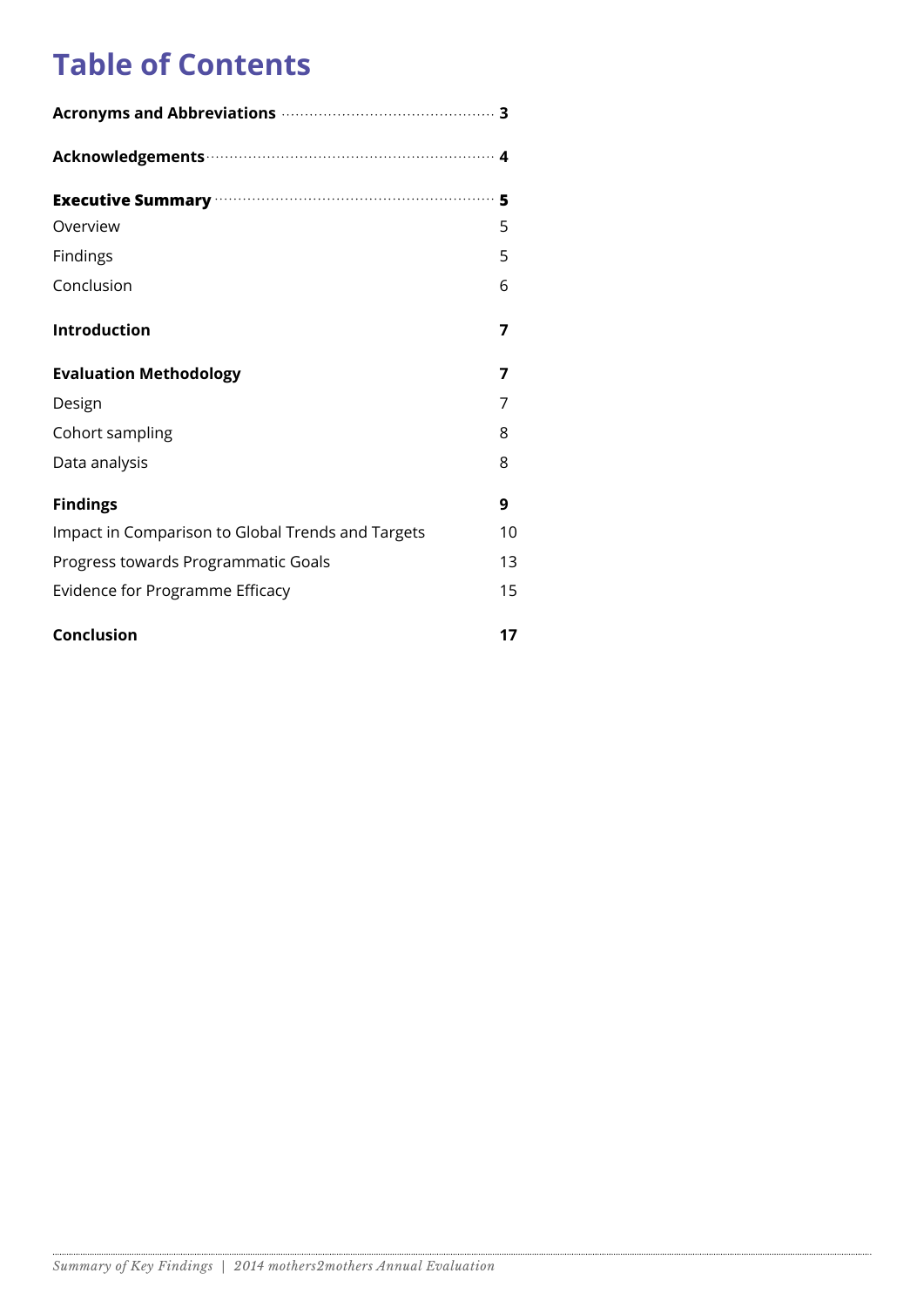# **Acronyms and Abbreviations**

| <b>AIDS</b>     | Acquired Immunodeficiency Syndrome                      |
|-----------------|---------------------------------------------------------|
| AN              | Antenatal                                               |
| <b>ARVs</b>     | <b>Antiretroviral Drugs</b>                             |
| <b>CMMs</b>     | <b>Community Mentor Mothers</b>                         |
| <b>DSD</b>      | Direct Service Delivery                                 |
| <b>HIV</b>      | Human Immunodeficiency Virus                            |
| <b>IPs</b>      | <b>Implementing Partners</b>                            |
| <b>KMMP</b>     | Kenya Mentor Mother Program                             |
| m <sub>2m</sub> | mothers2mothers                                         |
| <b>MTCT</b>     | Mother-to-child transmission of HIV                     |
| <b>MM</b>       | <b>Mentor Mother</b>                                    |
| <b>NGO</b>      | Non-Governmental Organisation                           |
| <b>NVP</b>      | Nevirapine                                              |
| <b>PMTCT</b>    | Prevention of mother-to-child transmission of HIV       |
| PN              | Postnatal                                               |
| SC              | <b>Site Coordinators</b>                                |
| SD              | Standard deviation from the mean                        |
| <b>TA</b>       | Technical Assistance delivered to Implementing Partners |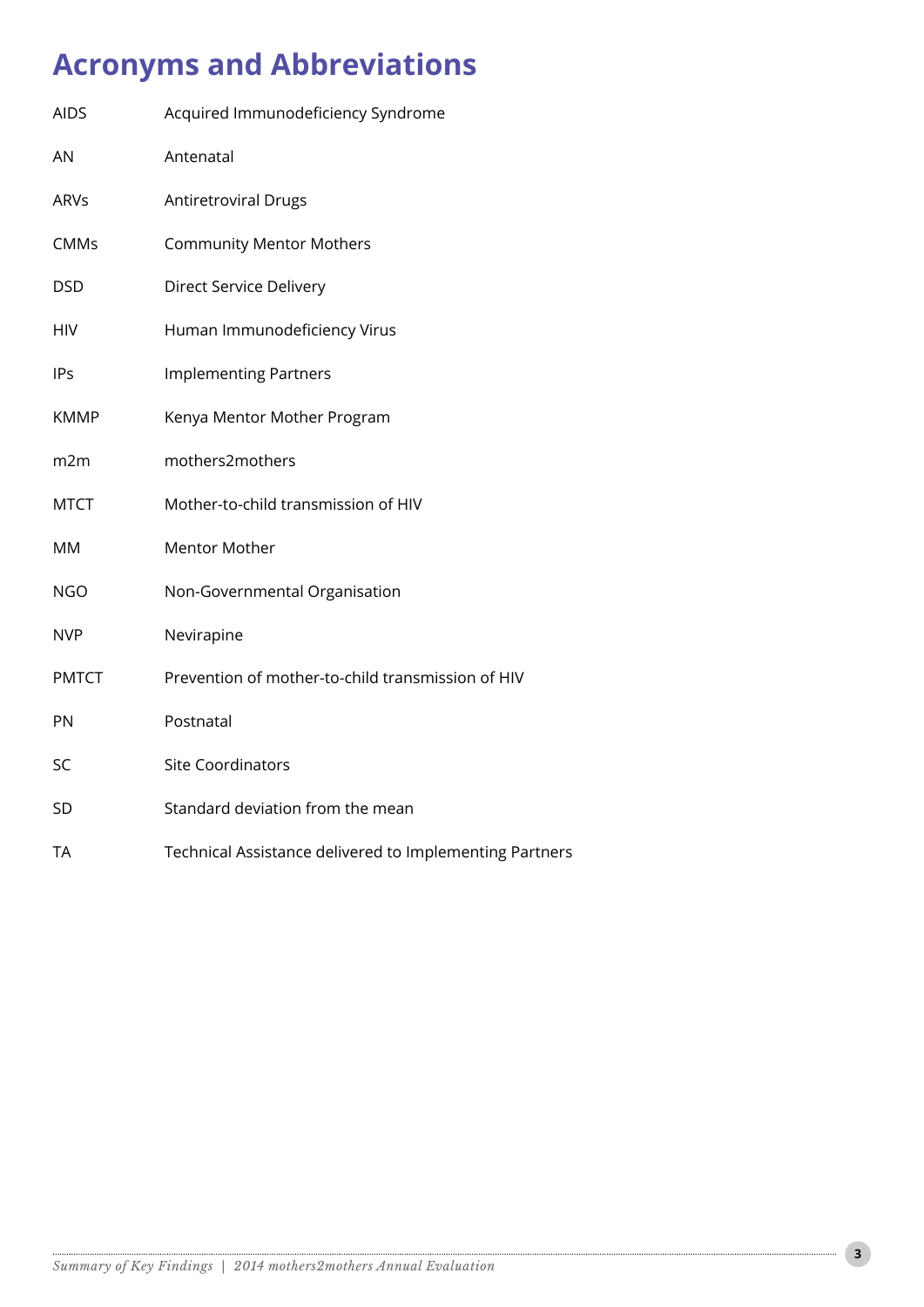# Acknowledgements

We wish to thank and acknowledge the many partners and staff that contributed to the development of this report. Specifically, we would like to thank mothers2mothers (m2m) staff in our country programmes. Without their daily diligence in supporting HIV-positive mothers and their babies, as well as collecting essential client information, this report would not be possible. We would also like to thank the health facility staff who work alongside m2m staff to ensure that prevention of mother-to-child transmission (PMTCT) care continues to be provided for all HIV-positive mothers and their babies. We would also like to thank m2m's clients for sharing their experiences and progress along the PMTCT cascade. Their contributions are deeply appreciated by m2m.

We are grateful to our donors, without whom this evaluation would not be possible. We will be forever thankful to the commitment of all our donors in supporting m2m to build its capacity to use data for programme planning and improvement.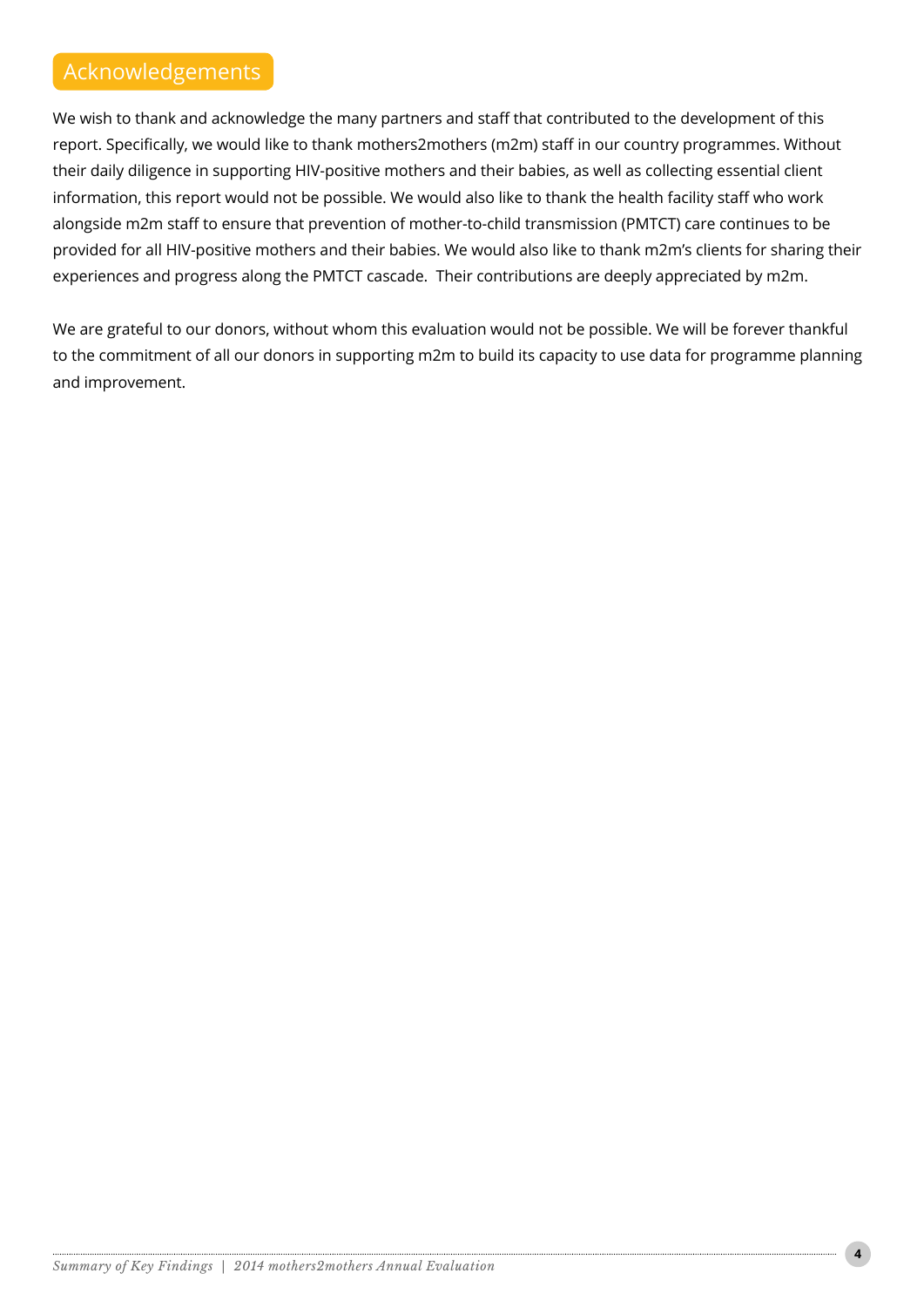# **Executive Summary**

# **Overview**

mothers2mothers (m2m) is an Africa-based, global non-governmental organisation that aims to unlock the potential of mothers and their families through scalable, high-impact interventions. Operationally, m2m trains HIV-positive women to work as Mentor Mothers alongside health facility personnel to prevent mother-to-child transmission of HIV (PMTCT). More recently, m2m has also expanded its programme model out of the health facility to include support provided to households and communities by means of Community Mentor Mothers (CMMs).

This short report communicates the key findings of the m2m 2014 Annual Evaluation. The report covers the scale of m2m service delivery in 2014, an assessment of m2m's impact on mother-to-child transmission (MTCT) in comparison to global trends and targets, the progress made by m2m towards the organisation's programmatic goals, and evidence for m2m programme efficacy based on inferential analysis of PMTCT uptake and outcome attainment within a cohort of m2m clients.

Data used in this report are based in part on the routine outputs reported in m2m's monitoring and evaluation reporting systems. However, questions around programme impact and effectiveness are addressed by means of a retrospective cohort study design, where records from almost 13,000 clients from 87 facilities were retrieved and analysed to assess progress of m2m clients towards key programmatic goals.

### Findings

#### **Service Delivery**

In 2014, a total of 611 facilities in 6 countries were supported by m2m through both Direct Service Delivery (DSD) and Technical Assistance (TA). In addition, m2m employed a total of 1,232 field staff; including 942 facility-based Mentor Mothers and Site Coordinators as well as 290 Community Mentor Mothers. A total of 148,626 new HIVpositive clients were enrolled by means of DSD and TA in 2014, and Mentor Mothers reached more than 106,000 HIV-exposed infants.

In total, when service delivery outputs are compared with UNAIDS 2014 Global Plan Report estimates as to the number of HIV-positive women delivering babies within the reporting period, more than 25% of HIV-positive women delivering in countries supported by m2m have been seen by a Mentor Mother.

#### **Impact**

On average, MTCT transmission rates among m2m clients were 2.7% at first test, and 3.7% at the final 18-24 month test. This is well below the Global Plan target of 5%, and consistently below the national MTCT rate averages reported in the 2014 UNAIDS Global Plan report. In Lesotho, Malawi, South Africa, and Swaziland m2m has already reached the Global Plan goal of less than 5% MTCT by 2015. In Kenya and Uganda, m2m is within 0.5% of this <5% target.

**5**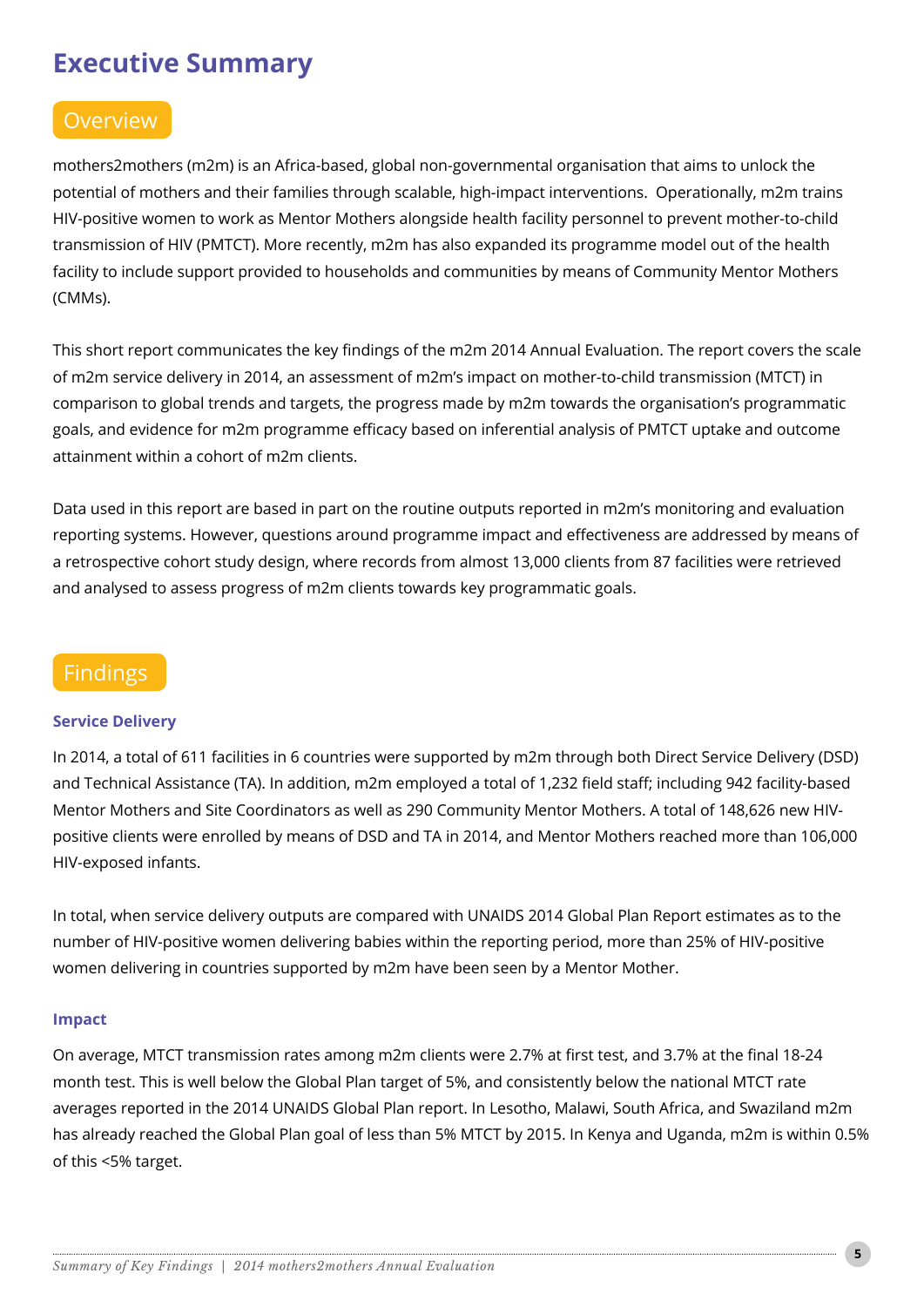These general trends have been corroborated by an external evaluation of m2m Mentor Mother Model, implemented as part of the USAID-funded JSI Research & Training Institute Inc's STAR-EC Project in Uganda. This independent evaluation found that relative to control health facilities, mother-to-child HIV transmission rates in m2m-supported facilities were 1.6 percentage points lower 6 weeks after birth, and 1.9 percentage points lower 18 months after birth. The intervention was also found to be cost-beneficial, with every US\$1 spent on the Mentor Mother Model resulting in US\$11.40 in lifetime savings of averted treatment costs.

A second, external evaluation of the Kenya Mentor Mother Program (KMMP) is also underway, and while the results of this evaluation have not yet been finalised, early indications are that KMMP has been able to demonstrate similar levels of impact and cost-benefit.

#### **Uptake of services**

Across all sites, m2m clients show uptake of between 88% and 96% of all PMTCT services through antenatal care and delivery. However, in line with global norms, we see drop-offs through the postnatal period, with 34% of clients receiving a second infant test result. On average, m2m clients who had two or more Mentor Mother visits consistently outperformed national norms for key PMTCT service uptake indicators. Depending on the PMTCT indicator, uptake among m2m clients with two or more Mentor Mother visits was between 27% and 38% higher than national averages reported by UNAIDS in 2014.

#### **Programme efficacy**

Among m2m clients, inferential analysis using multivariate regression consistently found that outcome attainment was higher in women with two or more Mentor Mother visits relative to women who had received only one Mentor Mother visit. Key behavioural outcomes such as disclosure, uptake of family planning, and incidence of exclusive breastfeeding were all significantly higher in groups with more Mentor Mother visits, and uptake of maternal and infant PMTCT services was also consistently higher. Perhaps most significantly, women with more than two Mentor Mother visits were almost six and a half times more likely to have an infant who was HIV negative at the final test.

### Conclusion

The 2014 Annual Evaluation indicates that MTCT has been virtually eliminated among m2m clients. Moreover, in 2014 more than 100,000 HIV-exposed infants benefited from the m2m Mentor Mother Model. Furthermore, based on the 2014 UNAIDS Global Plan national HIV prevalence estimates, at least one in four HIV-positive women delivering in countries supported by m2m have been seen by a Mentor Mother.

It also presents compelling evidence for programme efficacy. On average, m2m clients who had two or more Mentor Mother visits consistently outperformed national averages reported for key PMTCT service uptake indicators. Among m2m clients, women with more than 2 Mentor Mother visits were almost 6.5 times more likely to have an infant who was HIV negative at a final 18 to 24 month infant HIV test, relative to m2m clients with only 1 Mentor Mother visit.

Two recent independent evaluations have corroborated the findings that HIV-positive pregnant mothers supported by Mentor Mothers have significantly lower MTCT rates, as well as better overall PMTCT uptake and psychosocial wellbeing. Both external evaluations have also found the m2m model to be cost-beneficial.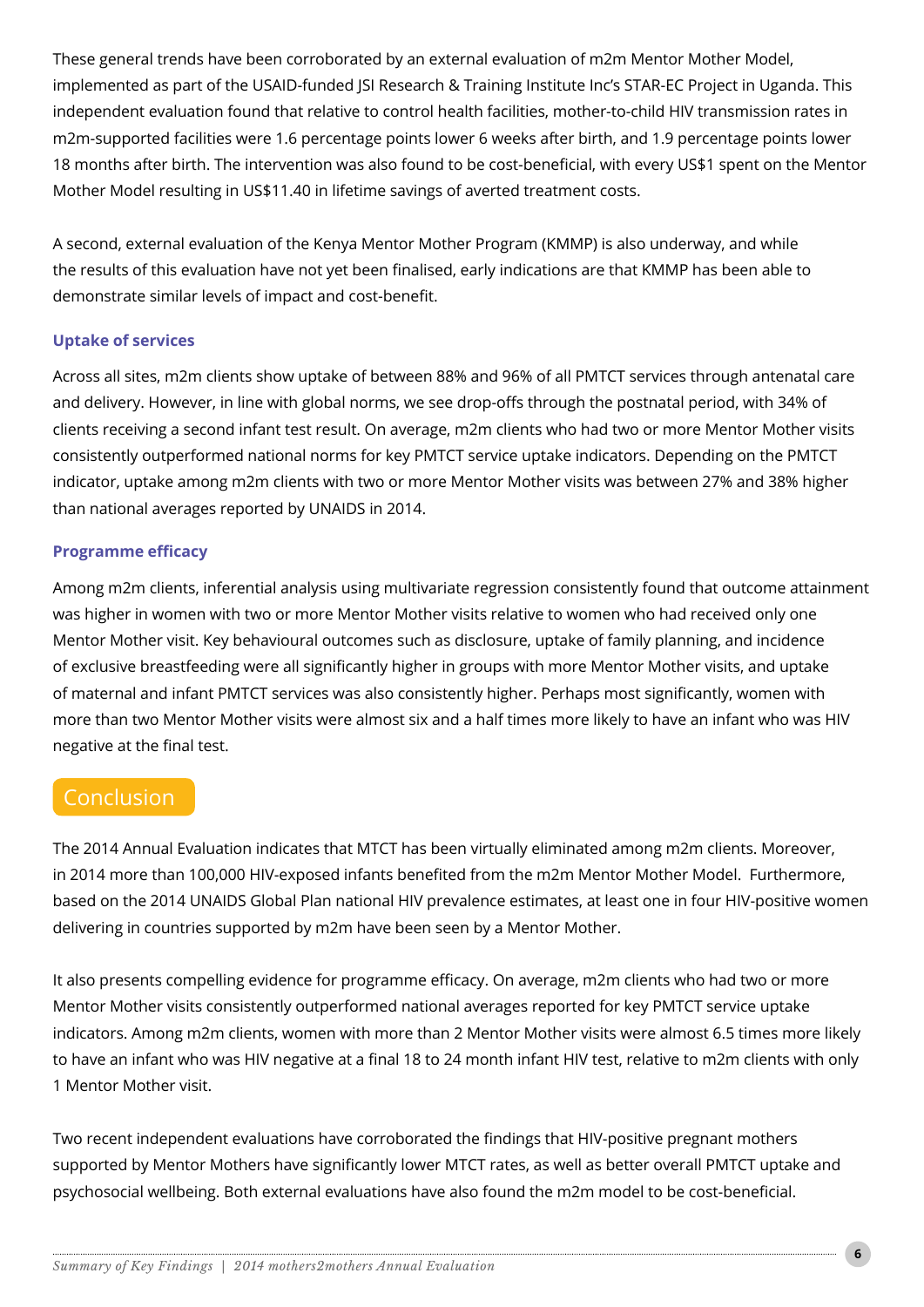# **Introduction**

mothers2mothers (m2m) is an Africa-based, global non-governmental organisation that aims to unlock the potential of mothers and their families through scalable, high-impact interventions. The core driver behind all of m2m's operations is the belief that healthy generations start with mothers. Operationally, m2m trains HIV-positive women to work as Mentor Mothers alongside health facility personnel to prevent mother-to-child transmission of HIV (PMTCT), and sustain the long-term health and pyschosocial wellbeing of women and their children. More recently, m2m has also expanded their programme model to include Community Mentor Mothers (CMMs), who deliver services to a broader client base outside of the health facility setting at the level of the household and community.

As part of its evaluation framework, m2m conducts an annual assessment of programme outputs and outcomes. This is done through an analysis of m2m longitudinal data for clients who have completed the PMTCT cascade, as well as a review of m2m's routine performance monitoring data throughout the year. This short report communicates the key findings of the 2014 Annual Evaluation. Questions answered concern the scale of m2m service delivery, the progress made by m2m towards its programmatic goals, evidence (based on inferential analysis) of m2m's programme efficacy, and an assessment of m2m's impact on mother-to-child-transmission (MTCT) in comparison to global trends and targets.

# **Evaluation Methodology**

### **Design**

Evaluation questions concerning the scale of m2m's service delivery were answered using a descriptive framework, drawing on data collected through m2m's routine monitoring and evaluation platform and database (called InSITE). This platform is comprised of data recorded by Mentor Mothers and their health facility supervisors, aggregated at site level, and reported on a monthly and quarterly basis.

Evaluation questions concerning progress towards m2m's programmatic goals were answered using a retrospective cohort study design. Over the course of their interactions with HIV-positive women, facilitybased Mentor Mothers collect data on antenatal and postnatal indicators in log books and other health centre registers. Key indicators are recorded as the client progresses through the PMTCT cascade, such as the age of the client, their disclosure status, their compliance with recommended antenatal and postnatal visit routines, treatment initiation and prophylaxis, and delivery status. A descriptive analysis of a sub-sample of client cohort data thus allows m2m to address progress of different types of m2m clients through the PMTCT cascade. Where appropriate, we compared our clients' outcomes to national targets and trends as reported in the 2014 Global Plan Report, as well as data from UNICEF's online HIV/AIDS database (data.unicef.org, 2014).

For questions concerning evidence for m2m's programme efficacy, we used an inferential analysis based on a quasi-experimental design. Specifically, we divided the clients for whom we had extracted cohort data into two groups: clients who had just one Mentor Mother visit after an outcome of interest had occurred, and clients who had two or more Mentor Mother visits before an outcome of interest had occurred. Whenever the timing of the behaviour or outcomes of interest was not captured, we excluded the indicator from analysis.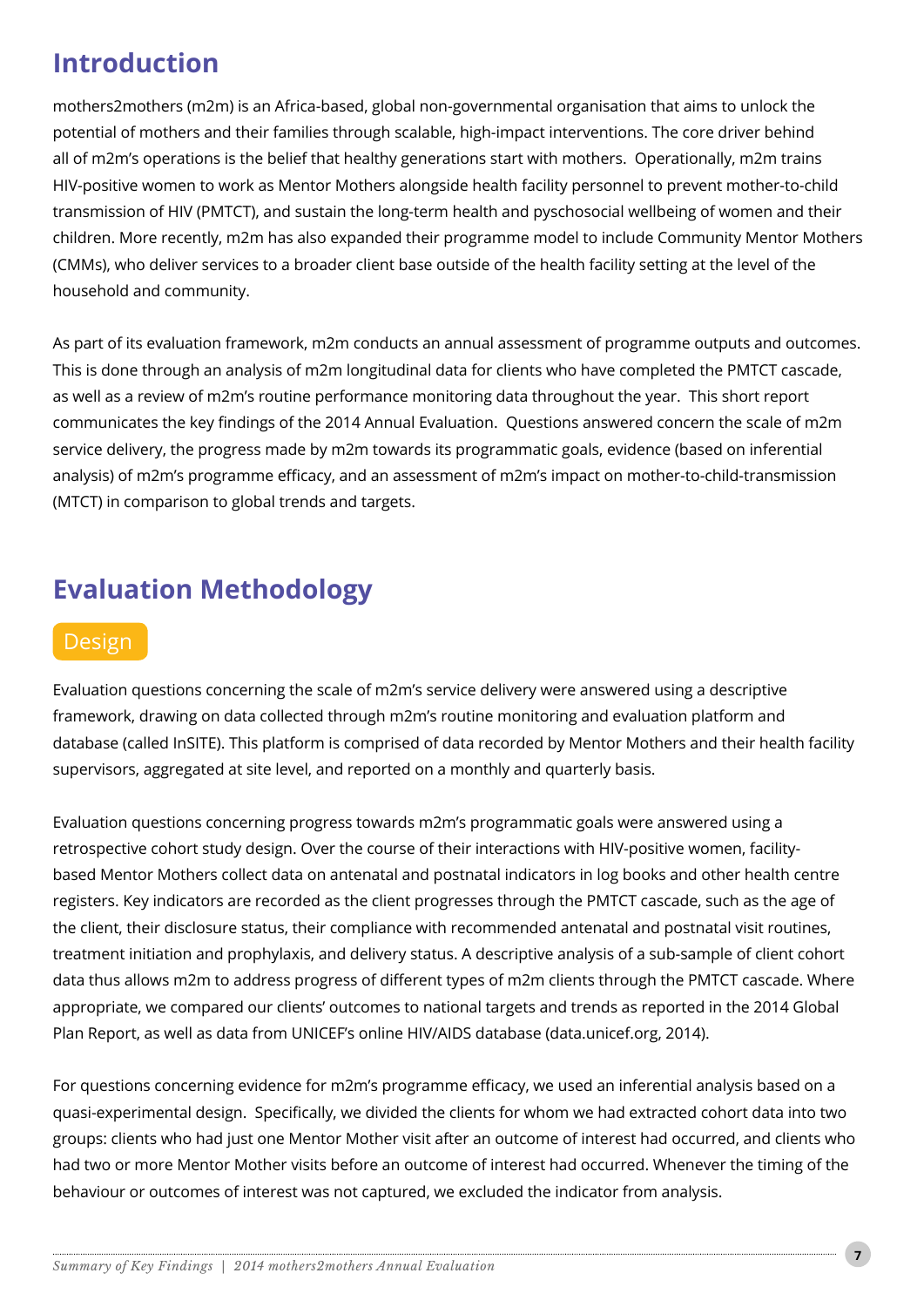Thus, clients with one m2m visit could plausibly be said to have had no influence from Mentor Mothers on the outcome of interest in their pregnancy, whereas clients with two or more m2m visits could be understood to have been influenced by Mentor Mothers during their pregnancy. The outcomes of these two groups were then compared using multivariate regression to assess whether there is a difference between the outcomes of m2m clients with multiple visits and m2m clients with only one visit, after adjusting for potential confounding factors.

Finally, for the question around m2m impact in comparison to global trends and targets, we used descriptive statistics to compare average national MTCT rates for m2m clients to national averages from UNAIDS statistics (as acquired from the 2014 Global Plan Report).

# Cohort sampling

For the m2m client longitudinal review, the evaluation team sought to extract a representative sample of client records from m2m facilities. In order to achieve this the research team selected a stratified random subsample of health facilities. Once selected, all records of clients enrolled in m2m care between June 2012 and November 2012 were retrieved and examined for that facility. Thus, depending on when in the second half of 2012 the client enrolled, the clients for whom we extracted records would have been in m2m care for a minimum of 26 and maximum of 31 months. In total, m2m pulled and analysed just under 13,000 of these records of clients from 87 facilities in 6 countries.

The stratified random sampling approach balanced health facilities by region. Thus, regions or districts in which m2m has a high presence were proportionately more likely to be represented in the random facility sample. However, limitations on the number of facilities that could feasibly be sampled meant that the sample could not also be stratified on facility type. Because clients in high-volume health facilities may well have different patterns of care and patient outcomes, comparisons between m2m's 2013 and 2014 Annual Evaluation data should be made with caution.

### Data analysis

Data stored in the m2m log books were captured electronically using Epi Info and exported to STATA version 12 for analysis. Data analysis was done using both descriptive and inferential statistics. Descriptive statistics were used to present service delivery, demographic, antenatal, and postnatal background data. All data were checked for normality of distribution. Non-normal data were analysed using Kruskal-Wallis tests, and normally distributed data were analysed using t-tests or (for proportions), z-tests. A five percent level of statistical significance (alpha=0.05) was taken. For categorical data, pearson chi-square tests were used to establish the association between outcome levels and various categorical characteristics.

Logistic regression was used in order to assess the difference between the outcomes of m2m clients with multiple visits and m2m clients with one visit after balancing for potential confounding covariates such as facility type, geographic location of the facility, disclosure status, and variables related to the nature of the relationship between the client and her male partner.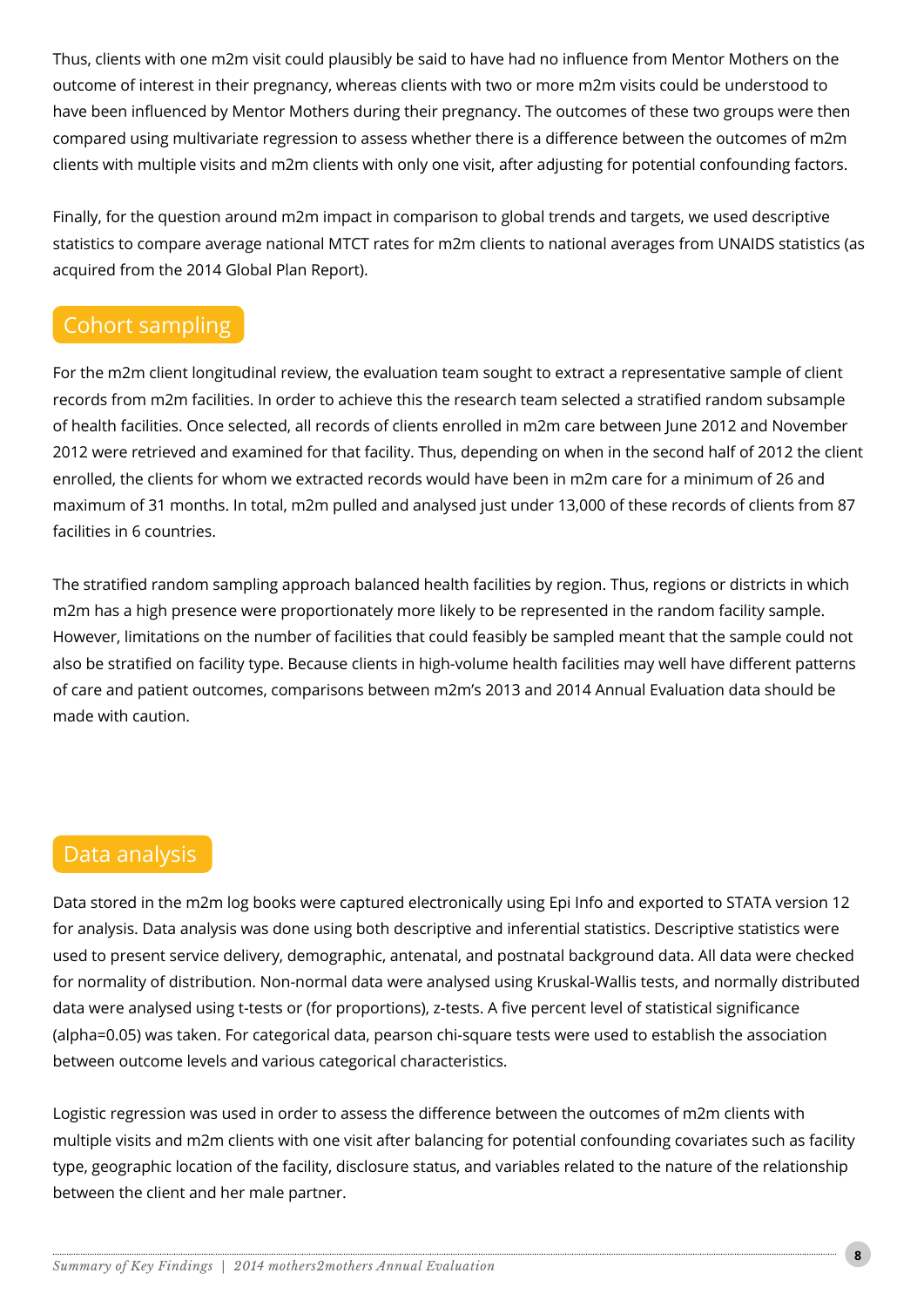# **Findings**

The sections that follow communicate the key findings of the m2m 2014 Annual Evaluation. Data reported on concern the scale of m2m service delivery, an assessment of m2m's impact on MTCT in comparison to global trends and targets, the progress made by m2m towards the organisation's programmatic goals, and evidence for m2m programme efficacy based on inferential analysis of PMTCT uptake and outcome attainment within a cohort of m2m clients.

# The Scale of Service Delivery (January to December 2014)

The scale of m2m's service delivery can be summarised through m2m's routine monitoring and evaluation systems. Specifically, we report on the scale of service delivery with respect to the number of health facilities supported, Mentor Mothers employed, and clients enrolled. Wherever relevant, we distinguish between services delivered directly by m2m, versus services rendered indirectly by means of Technical Assistance (TA) provided to Implementing Partners.

#### **Facilities**

A total of 611 facilities in 6 countries were supported by m2m through both Direct Service Delivery (DSD) and Technical Assistance (TA) in 2014. Of these, 261 facilities were TA, and DSD was offered to 350 facilities. Relative to 2013, the scale of service delivery by means of DSD was very similar. In 2013, the m2m Mentor Mother programme was successfully implemented by means of DSD in 348 sites in 6 countries.

#### **Number of health facilities supported by m2m by means of TA and DSD in 2014**



#### **Mentor Mothers**

In 2014, m2m employed a total of 1,232 Field Staff in DSD Facilities; including 942 facility-based Mentor Mothers (MMs) and Site Coordinators (SCs) as well as 290 Community Mentor Mothers (CMMs). Note however, that at time of this assessment, the CMM programme was only rolled out in four of the six m2m countries: Uganda, Malawi, Lesotho and Swaziland.

### **Number of Mentor Mothers, Site Coordinators, and Community Mentor Mothers providing DSD in 2014**



**9**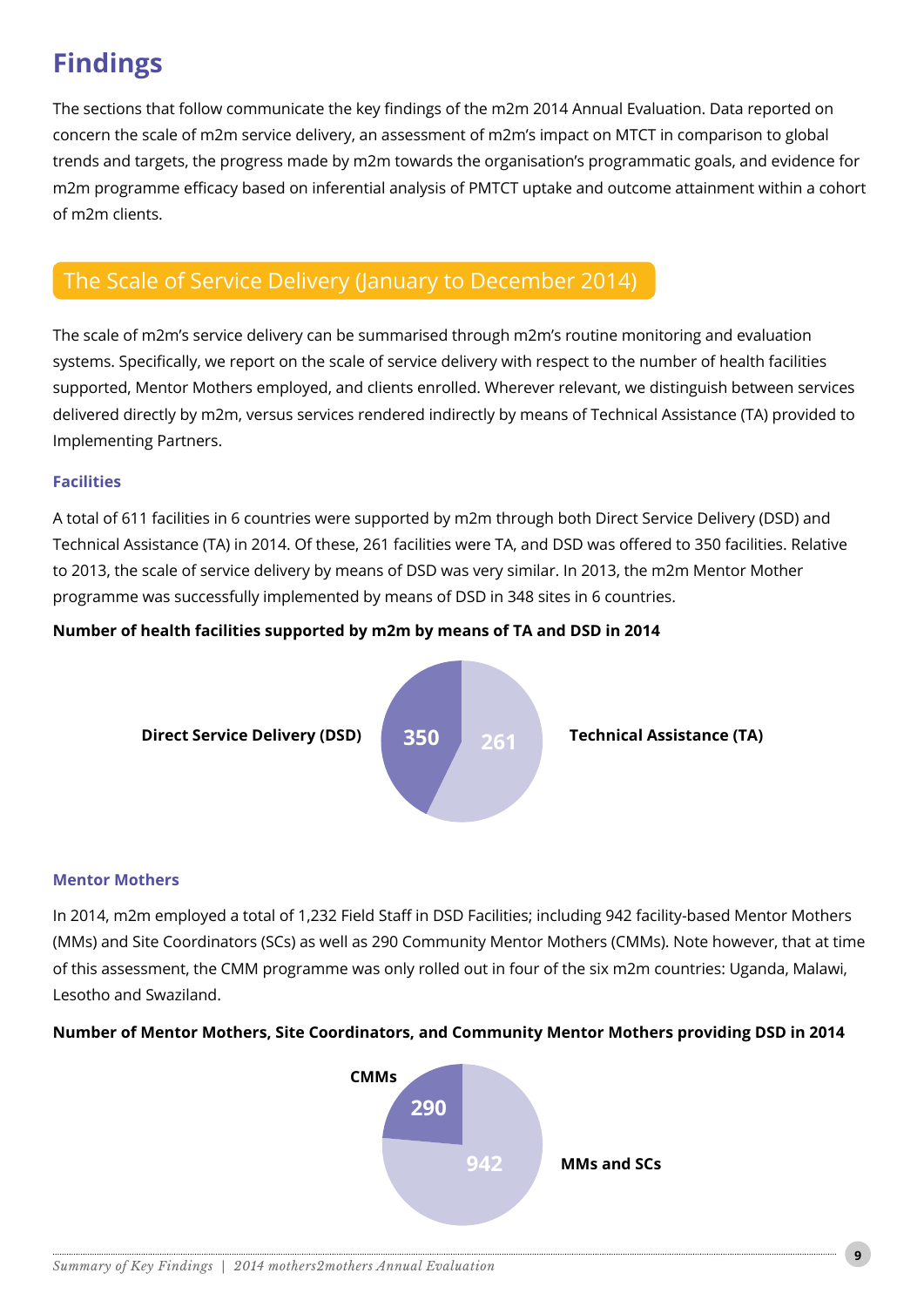#### **Clients**

A total of 148,626 new HIV-positive clients were enrolled by means of DSD and TA in 2014, and Mentor Mothers reached 106,000 HIV-exposed infants. Of these, 39% (n=41,091) were in Kenya, and 26% (n=27,795) were in South Africa. When we include HIV-negative clients, m2m enrolled 484,542 new HIV-positive and HIV-negative clients in 6 countries through DSD. In addition, 29,458 families in 1,351 villages and 4 countries were reached by the Community Mentor Mother programme.



#### **Number of new HIV-positive and HIV-negative clients supported through DSD in 2014**

#### **Number of HIV exposed infants born to m2m-supported mothers through DSD and TA**



## Impact in Comparison to Global Trends and Targets

The latest UNAIDS estimates indicate that almost all Global Plan priority countries have failed to achieve the Global Plan target of a less than 5% MTCT rate after breastfeeding (see figure below). The section which follows compares the final mother-to-child transmission rates revealed from the review and analysis of almost 13,000 longitudinal client records across 87 m2m facilities in 6 supported countries, to these latest country-level UNAIDS Global Plan estimates. We also report briefly on the recent results of two external evaluations of the m2m programme in Uganda and Kenya, which provide further more independently corroborated evidence for programme impact.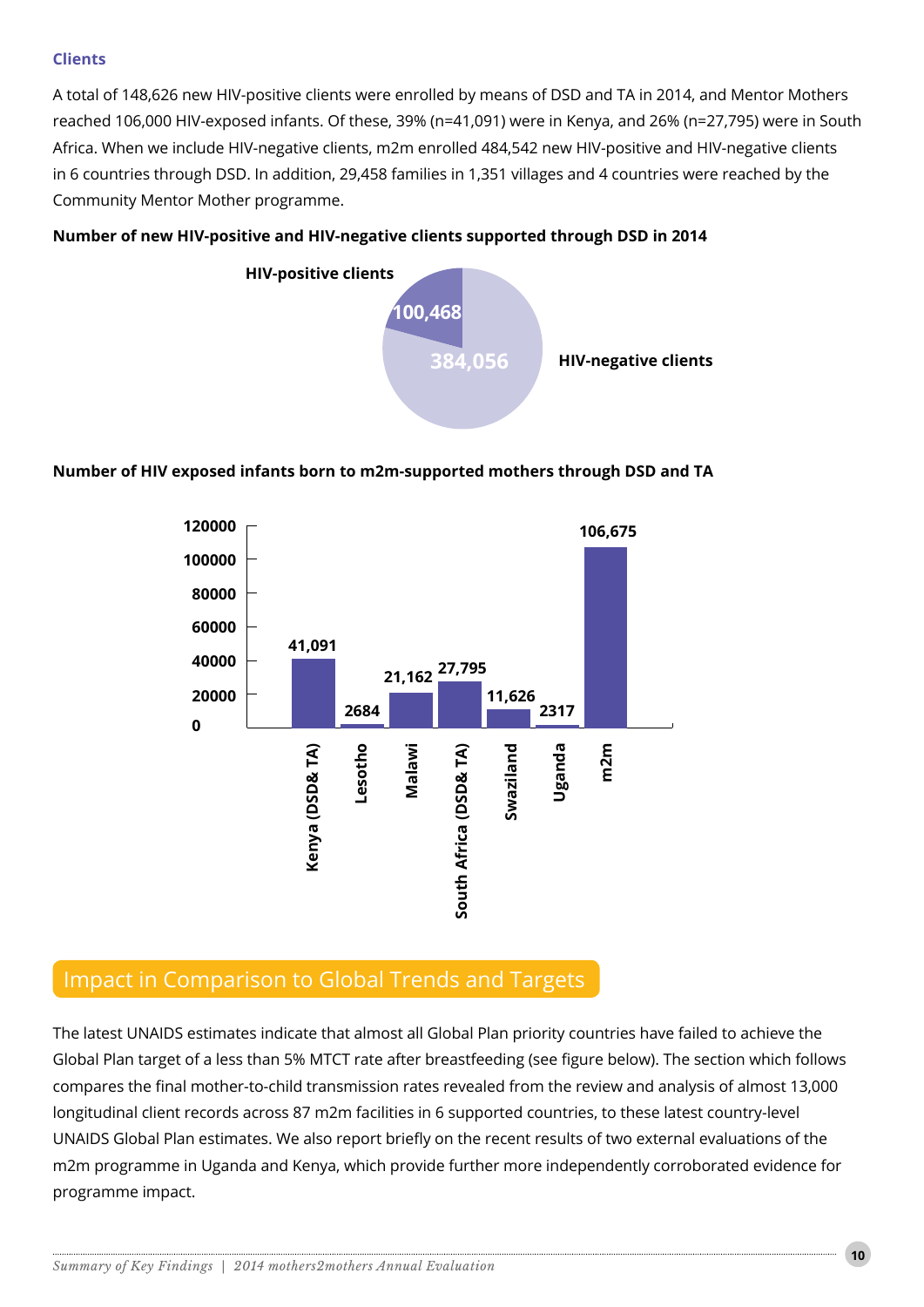#### **Final mother-to-child HIV transmission rates after breastfeeding in 21 Global Plan priority countries**



#### *Source: UNAIDS 2013 estimates*

#### **Impact versus global trends**

In 2013, UNAIDS reports that only 1 of 21 Global Plan priority countries has achieved the target of a less than 5% final mother-to-child HIV transmission rate after breastfeeding. In contrast to these Global Plan country-level trends, MTCT transmission rates among m2m clients are consistently lower than national averages. In Lesotho, Malawi, South Africa, and Swaziland, m2m has already reached the Global Plan goal of less than 5% MTCT by 2015. In Kenya and Uganda, m2m are within 0.5% of the <5% target. Progress towards a 3.2% transmission rate in m2m's Lesotho sites is particularly noteworthy, given that Lesotho is one of the four slowest declining countries in terms of HIV transmission rates since 2009 (<25% decline, along with Angola, Chad, and Nigeria.) A summary of final MTCT HIV transmission rates in m2m sites, relative to national averages, is presented below.

| <b>Country</b> | HIV-Positive, m2m |                 | <b>HIV-positive, Nationally</b> |  |
|----------------|-------------------|-----------------|---------------------------------|--|
| Kenya          | 5.51%             | $(3.72 - 7.82)$ | 16.2%                           |  |
| Lesotho        | 3.15%             | $(1.84 - 4.99)$ | 21.7%                           |  |
| Malawi         | 4.56%             | $(3.61 - 5.68)$ | 12.7%                           |  |
| South Africa   | 2.81%             | $(2.07 - 3.71)$ | 6.1%                            |  |
| Swaziland      | 2.49%             | $(1.56 - 3.74)$ | 10.3%                           |  |
| Uganda         | 5.49%             | $(3.33 - 8.44)$ | 13.3%                           |  |
| m2m            | 3.73%             | $(3.25 - 4.25)$ |                                 |  |

*\* 2014 Progress on the Global Plan*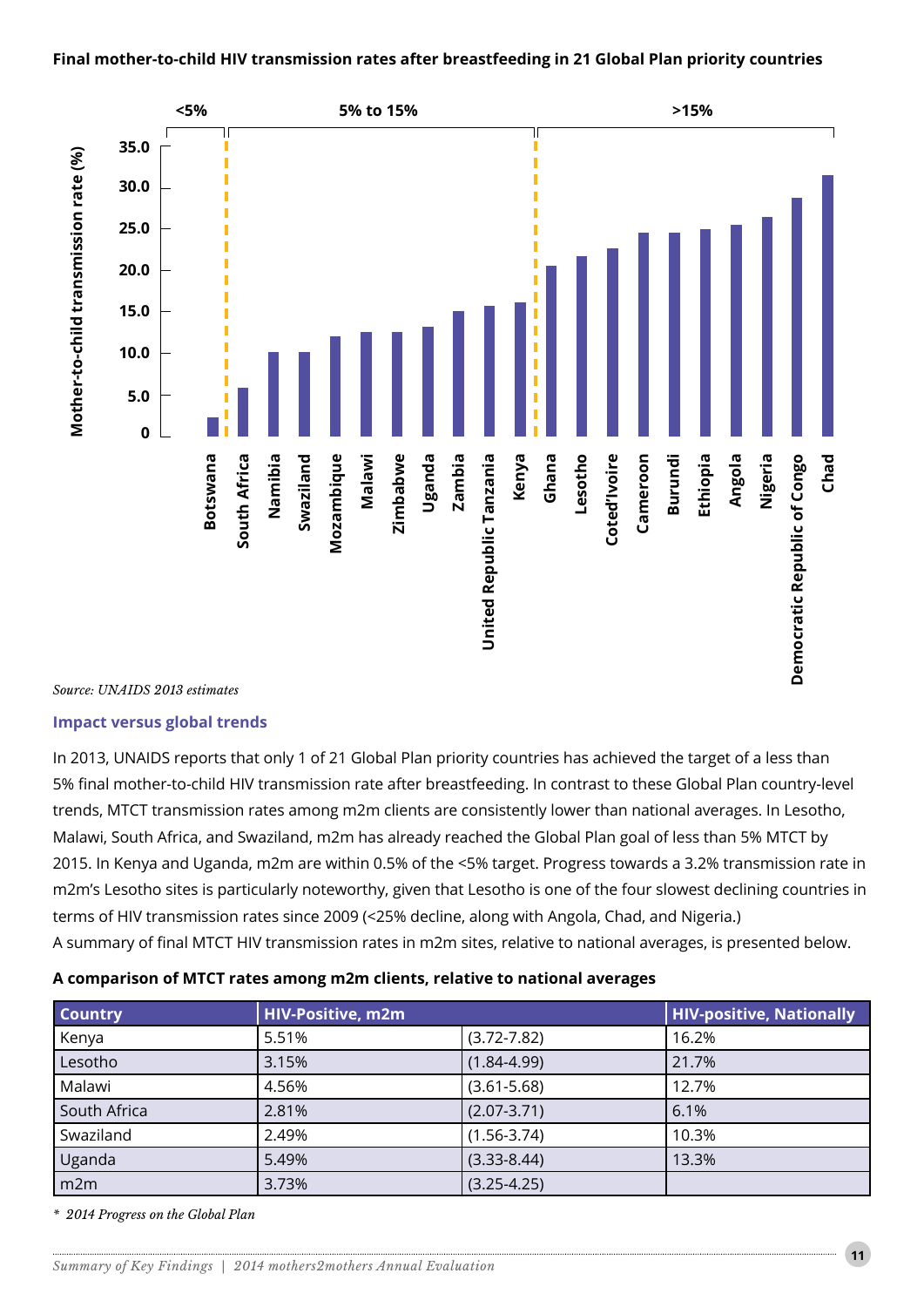# External evaluations

Two external, independent evaluations were commissioned in 2013 to report on m2m impact and cost-benefit in specific countries. In Uganda, a report released in 2014 by the independent researchers found that m2m's Mentor Mother Model, implemented as part of the USAID-funded JSI Research & Training Institute Inc's STAR-EC Project, significantly reduced the number of babies who tested positive for HIV compared to babies at health facilities with no m2m presence. Specifically, mother-to-child HIV transmission rates were found to be 1.6 percentage points lower in m2m facilities at 6 weeks after birth, and 1.9 percentage points lower at 18 months after birth. All of these differences were statistically significant after propensity score weighted statistical adjustments for interventions and control clients. Women attending m2m-supported health facilities in Uganda were also more likely to take healthy actions, such as staying in care for 12 months after ART initiation, getting their babies tested at 6-8 weeks after birth, and initiating HIV-positive infants on ART. Finally, the external evaluation also revealed that the intervention was cost-beneficial, with every US\$1 spent on the Mentor Mother Model resulting in US\$11.40 in lifetime savings of averted treatment costs.

#### **Health-seeking behaviours in m2m-supported health facilities versus health centres with no m2m presence in Uganda**



A second external evaluation of Kenya's Mentor Mother Program (KMMP) is also underway, and at the time of writing this report was at the advanced stages of data analysis and write-up. While the results of this evaluation have not yet been finalised, early indications based on draft reports are that in Kenya, KMMP facilities have been able to demonstrate similar levels of impact on MTCT rates and client behavioural outcomes as seen in Uganda. Moreover, as with Uganda, the preliminary economic costing analysis of the overall model's impact in relation to costs has also shown early indications that the KMMP model is very cost-beneficial.

# Global reach of m2m

On the whole, m2m estimates that one in four HIV-positive women delivering babies in m2m-supported countries have been seen by a Mentor Mother. This estimate is based on m2m's 2014 service delivery records, which show that, excluding Swaziland, a total of 134,783 new HIV-positive clients were enrolled by means of DSD and TA in 2014. When these service delivery figures are compared to the UNAIDS 2014 Global Plan Report estimating that 533,000 HIV-positive women delivered babies in m2m supported countries in 2013, up to 25% of HIV-positive women delivering in m2m-supported countries have been seen by a Mentor Mother. In Kenya, this figure is as high as 69%, and in Malawi it is 52%. In contrast, the lowest country-level coverage would be in Uganda, where only approximately 2% of HIV-positive women would have been seen by a Mentor Mother.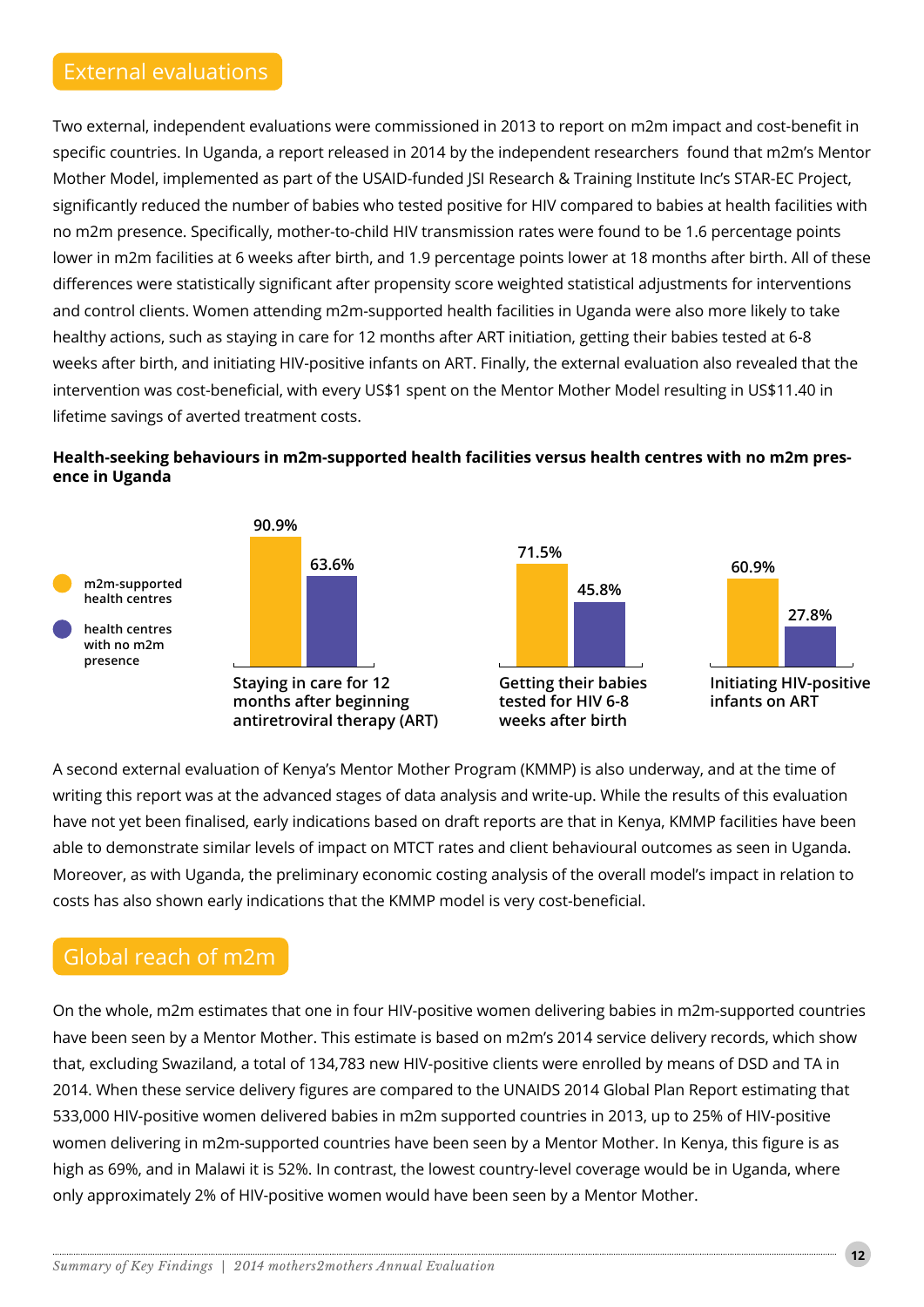#### **Scale of service delivery in countries supported by m2m**

| <b>Country</b> | <b>HIV-positive women</b><br>delivering annually<br>(UNAIDS Global Plan, 2014) | <b>Total HIV-positive women</b><br>enrolled through m2m<br>(DSD or TA) | % of HIV-positive women<br>delivering nationally<br>annually supported by<br>m2m (DSD or TA) |  |
|----------------|--------------------------------------------------------------------------------|------------------------------------------------------------------------|----------------------------------------------------------------------------------------------|--|
| Kenya          | 79,000                                                                         | 54,508                                                                 | 69%                                                                                          |  |
| Lesotho        | 16,000                                                                         | 3,397                                                                  | 21%                                                                                          |  |
| Malawi         | 58,000                                                                         | 30,232                                                                 | 52%                                                                                          |  |
| South Africa   | 260,000                                                                        | 43,752                                                                 | 17%                                                                                          |  |
| Swaziland**    | * * Excluded from analysis                                                     |                                                                        |                                                                                              |  |
| Uganda         | 120,000                                                                        | 2,896                                                                  | 2%                                                                                           |  |
| m2m            | 533,000                                                                        | 134 785                                                                | 25%                                                                                          |  |

# **Progress towards Programmatic Goals**

The section that follows draws on descriptive and inferential analysis of the nearly 13,000 longitudinal client records reviewed and analysed as part of the 2014 Annual Evaluation cohort analysis. In this section, we report on critical indicators such as uptake of services by m2m clients along the PMTCT cascade, and performance of the m2m cohort relative to Global Plan trends and targets.

# Uptake of services along the PMTCT cascade

The latest UNAIDS estimates suggest that more than half of HIV transmission to infants in 2013 occurred during breastfeeding. This is in part because many countries have placed greater emphasis on antiretroviral medicines during pregnancy and delivery (linked with antenatal care), but less emphasis on systematic follow-up for retention in care during lengthy breastfeeding. Bearing this in mind, it is critical for m2m to support retention-incare of HIV-positive women through both antenatal and postnatal care.

Across all sites, m2m clients show uptake of between 88% and 97% of all PMTCT services through antenatal care and delivery. However, in line with global norms, we see drop-offs through the postnatal period, with 45% of clients receiving a second infant test result. This figure is, however, a considerable improvement on 2013 data, where 28% of clients received a second test result.

A cascade diagram summarising PMTCT service uptake of the 2014 Annual Evaluation cohort is presented below.

### **Uptake of services amongst Antenatal (AN) and Postnatal (PN) m2m clients**

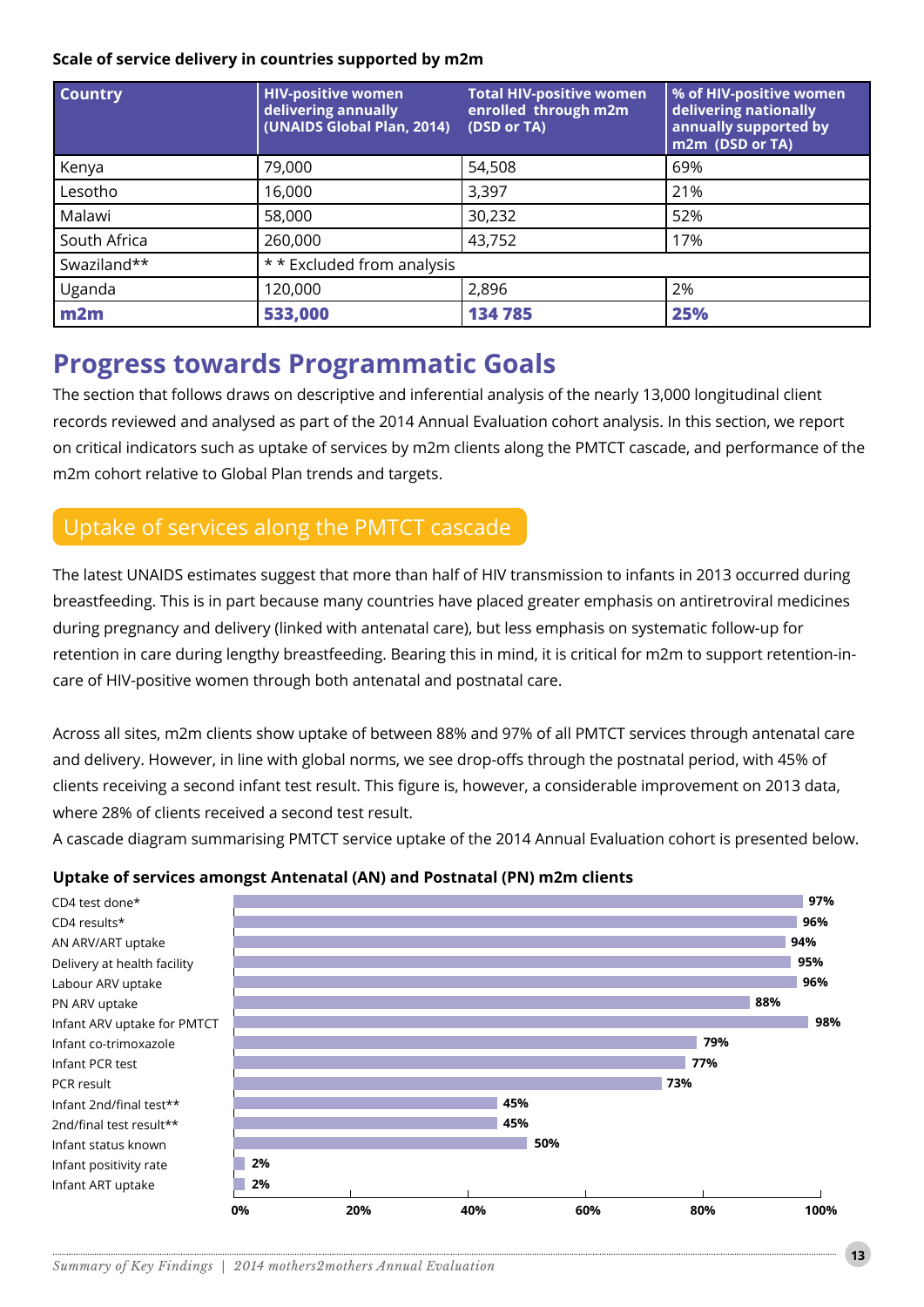### Final transmission rates

On average, MTCT transmission rates among m2m clients are 2.7% at first test, and 3.7% at the second, 18 to 24 month test. This is well below the Global Plan target of 5%, and consistently below national averages.

| <b>Country</b> | <b>HIV transmission 1st test</b> |               | <b>HIV transmission 2nd test</b> |           |  |
|----------------|----------------------------------|---------------|----------------------------------|-----------|--|
|                | % HIV-Positive                   | <b>CI</b>     | % HIV-Positive                   | <b>CI</b> |  |
| Kenya          | 4.78                             | 3.11-6.97     | 5.51                             | 3.72-7.82 |  |
| Lesotho        | 2.36                             | 1.14-4.30     | 3.15                             | 1.84-4.99 |  |
| Malawi         | 3.61                             | 2.79-4.59     | 4.56                             | 3.61-5.68 |  |
| South Africa   | 0.87                             | $0.46 - 1.49$ | 2.81                             | 2.07-3.71 |  |
| Swaziland      | 2.02                             | 1.14-3.32     | 2.49                             | 1.56-3.74 |  |
| Uganda         | 4.3                              | 2.43-6.99     | 5.49                             | 3.33-8.44 |  |
| m2m            | 2.68                             | $2.26 - 3.15$ | 3.73                             | 3.25-4.25 |  |

#### **MTCT rates between first and final tests among m2m-supported clients**

# Uptake of services compared with global trends and targets

With very few exceptions, m2m clients that had two or more Mentor Mother visits consistently outperformed national norms for key PMTCT service uptake indicators in all m2m countries. For example, the percentage of women receiving perinatal antiretroviral medicines to prevent new infections among children for women supported with at least two Mentor Mother visits was between 93% and 99% in all m2m-supported countries. This can be compared to national PMTCT uptake estimates from the 2014 Progress Report on the Global Plan (UNAIDS), which are as low as 53% in Lesotho and 63% in Kenya. Other key PMTCT uptake indicators for which m2m very comfortably outperformed national averages are uptake of antiretroviral prophylaxis by HIV-positive pregnant women, uptake of cotrimoxazole prophylaxis by HIV-positive babies, and uptake of a virological test for HIV within two months of birth. For these three indicators, the average uptake across all countries for m2m clients with two or more visits were 37% and 27% and 38% higher than national averages, respectively. Special mention might be made here of the PMTCT service uptake results reported for Lesotho, which is globally one of the Global Plan priority countries with the slowest rate of improvement, but which shows between 43% and 60% higher service uptake among clients with at least two m2m visits relative to national facility averages. Detailed, country-level disaggregated analysis for these key indicators are presented in the tables that follow.

#### **Perinatal antiretroviral medicine uptake**

| Percentage of women receiving<br>perinatal antiretroviral medicines<br>to prevent new infections among<br>children * | % Uptake Nationally | % Uptake among m2m clients with at<br>least 2 m2m visits |
|----------------------------------------------------------------------------------------------------------------------|---------------------|----------------------------------------------------------|
| Kenya                                                                                                                | 63% (55-72)         | 98% (95-99)                                              |
| Lesotho                                                                                                              | 53% (49-59)         | 96% (94-98)                                              |
| Malawi                                                                                                               | 79% (71-88)         | 96% (95-97)                                              |
| South Africa                                                                                                         | 90% (83-95)         | 93% (91-94)                                              |
| Swaziland                                                                                                            | >95%                | 99% (98-100)                                             |
| Uganda                                                                                                               | 75% (68-85)         | 96% (93-98)                                              |

*\* 2014 Progress Report on the Global Plan, UNAIDS*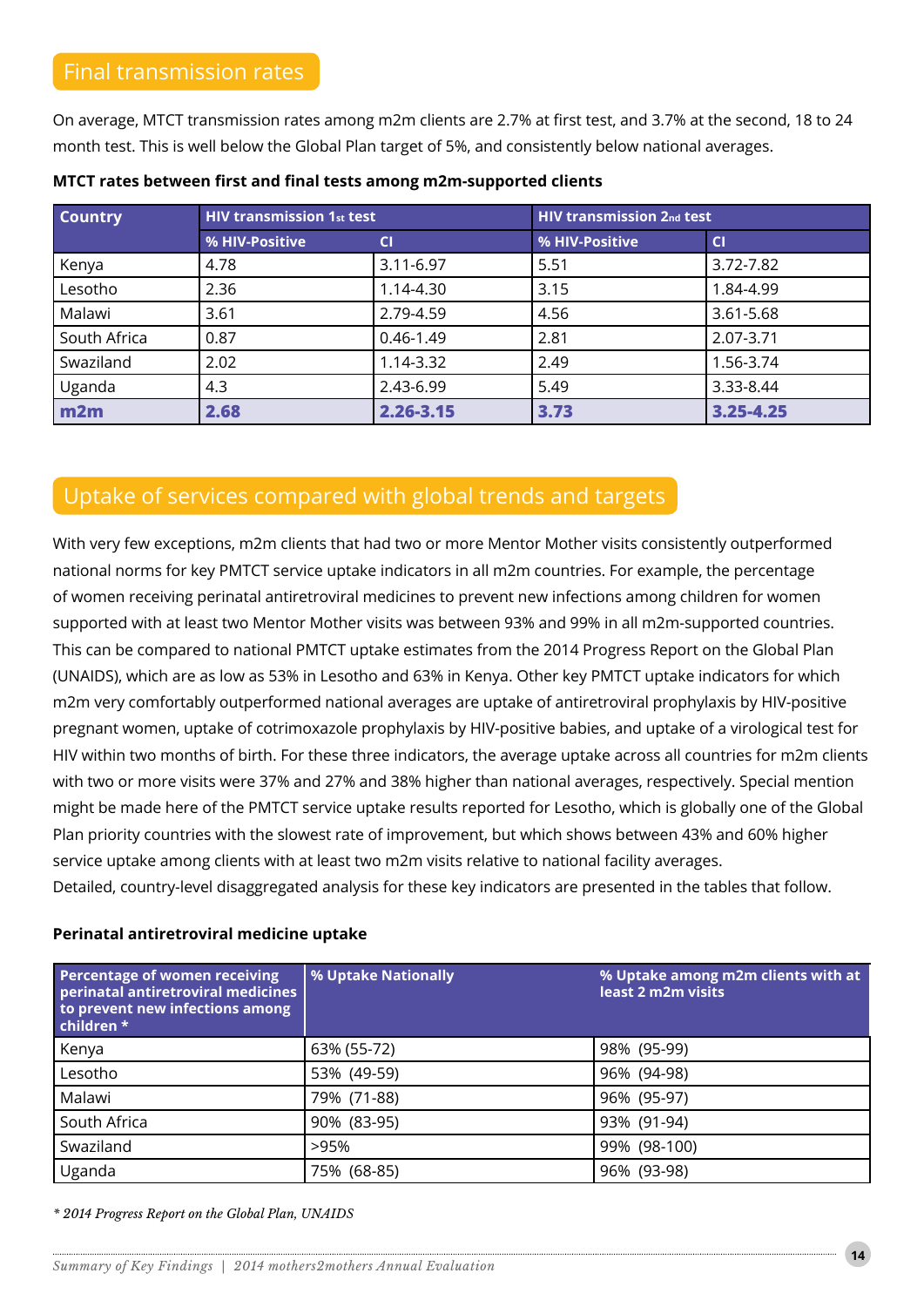#### **Perinatal antiretroviral medicine uptake**

| Percentage of infants born to pregnant women living<br>with HIV started on antiretroviral prophylaxis to prevent<br>mother-to-child transmission, 2013* | % Uptake Nationally | % Uptake among m2m clients<br>with at least 2 m2m visits |  |
|---------------------------------------------------------------------------------------------------------------------------------------------------------|---------------------|----------------------------------------------------------|--|
| Kenya                                                                                                                                                   | 55% (48-63)         | 95% (93-97)                                              |  |
| Lesotho                                                                                                                                                 | 36% (33-40)         | 96% (93-97)                                              |  |
| Malawi                                                                                                                                                  | 51% (46-57)         | 96% (95-96)                                              |  |
| South Africa                                                                                                                                            | 92% (84-95)         | 98% (98-99)                                              |  |
| Swaziland                                                                                                                                               | 84% (78-91)         | 99% (98-99)                                              |  |
| Uganda                                                                                                                                                  | 32% (29-36)         | 87% (83-90)                                              |  |

*\* data.unicef.org | online HIV/AIDS database 2014*

#### **Postnatal cotrimoxazole prophylaxis uptake**

| Percentage of infants born to pregnant women living with  <br>HIV started on cotrimoxazole prophylaxis, 2013* | % Uptake Nationally | <b>W</b> Uptake among m2m clients<br>with at least 2 m2m visits |
|---------------------------------------------------------------------------------------------------------------|---------------------|-----------------------------------------------------------------|
| Kenya                                                                                                         |                     | 98% (98-100)                                                    |
| Lesotho                                                                                                       |                     | 69% (65-73)                                                     |
| Malawi                                                                                                        | 42% (38-47)         | 89% (88-90)                                                     |
| South Africa                                                                                                  | 78% (72-86)         | 83% (81-84)                                                     |
| Swaziland                                                                                                     | 90% (84-99)         | 84% (81-86)                                                     |
| Uganda                                                                                                        | 26% (23-30)         | 91% (87-93)                                                     |

*\* data.unicef.org | online HIV/AIDS database 2014*

#### **Infant virological test uptake**

| Percentage of infants born to pregnant women living with<br>HIV receiving a virological test for HIV within two months<br>of birth* | % Uptake Nationally | % Uptake among m2m clients<br>with at least 2 m2m visits |  |
|-------------------------------------------------------------------------------------------------------------------------------------|---------------------|----------------------------------------------------------|--|
| Kenya                                                                                                                               | 42% (37-48)         | 98% (97-99)                                              |  |
| Lesotho                                                                                                                             | 36% (33-40)         | 80% (76-83)                                              |  |
| Malawi                                                                                                                              | 15% (13-17)         | 80% (79-82)                                              |  |
| South Africa                                                                                                                        | 78% (72-86)         | 86% (84-87)                                              |  |
| Swaziland                                                                                                                           | 89% (82-97)         | 84% (81-86)                                              |  |
| Uganda                                                                                                                              | 36% (33-41)         | 96% (94-98)                                              |  |

*\* data.unicef.org | online HIV/AIDS database 2014*

On the whole, m2m consistently outperforms national averages for all key PMTCT uptake indicators. In Swaziland where uptake is already high for a number of indicators, m2m either maintains or exceeds the high standard seen in the national figures. Differences between Swaziland national and m2m uptake rates for cotrimoxazole prophylaxis and virological tests are not statistically significant.

# Evidence for Programme Efficacy

The section that follows draws on inferential analysis conducted on the nearly 13,000 longitudinal client records extracted for m2m's 2014 Annual Evaluation cohort analysis. In this section, researchers compared service uptake patterns and PMTCT outcomes of clients with two or more m2m visits to clients with only one m2m visit. The results of this programme efficacy analysis consistently revealed that outcome attainment was higher among women with two or more Mentor Mother visits. On the whole the analysis revealed that women with more than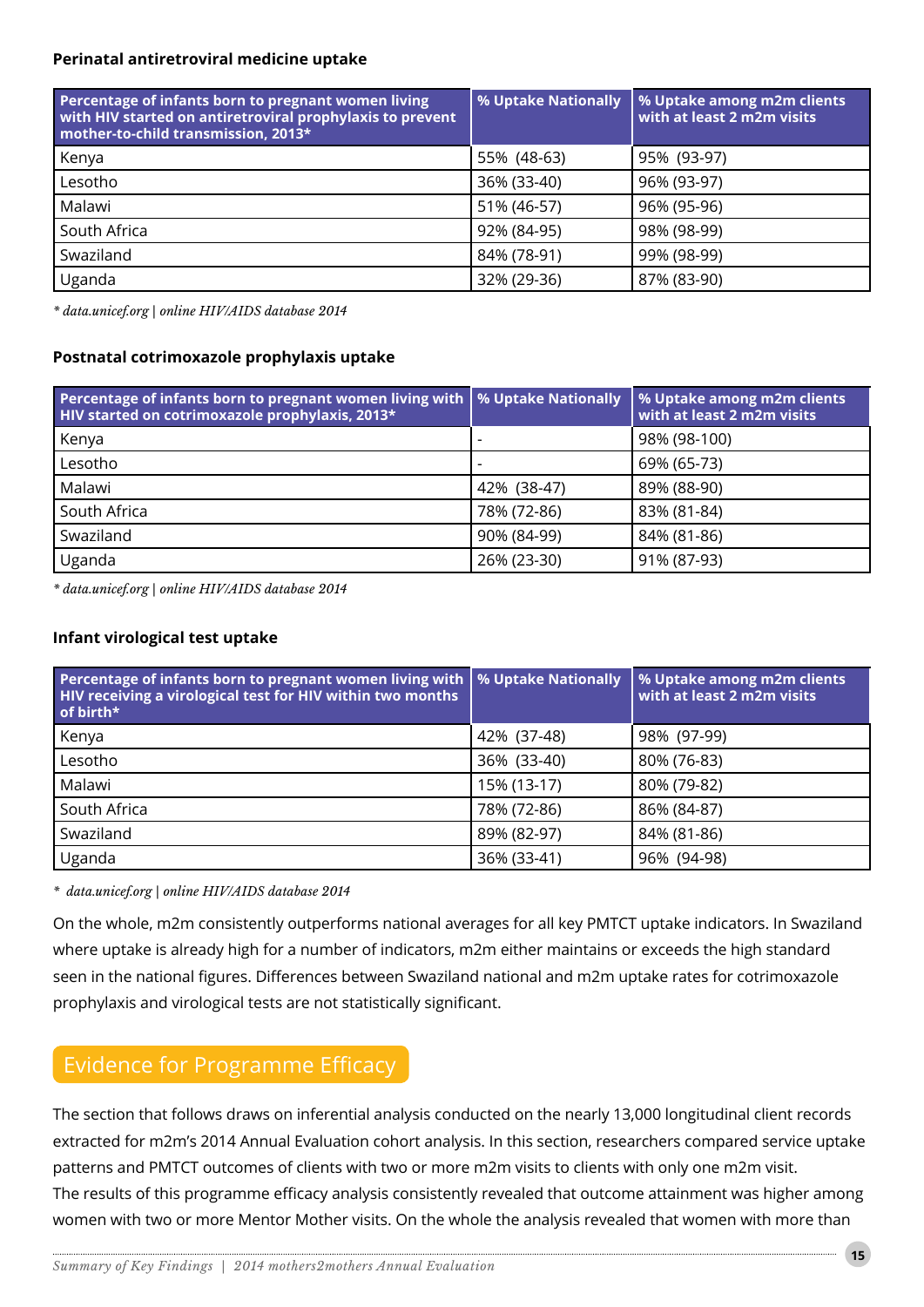two Mentor Mother visits were almost six and a half times more likely to have an infant who was HIV negative at the final test. More specifically, key behavioural outcomes such as disclosure, uptake of family planning, and incidence of exclusive breastfeeding were all significantly higher in groups with more Mentor Mother visits, even after adjusting statistically for potentially confounding variables that were intrinsically different among the two groups. Uptake of maternal PMTCT services was also consistently higher among clients with more Mentor Mother visits; for example clients with two or more Mentor Mother visits were almost four times more likely to take up antenatal prophylaxis, and were more than two times more likely to take up postnatal prophylaxis than clients with only one visit. Finally, infants born to clients with two or more Mentor Mother visits were also 60% more likely to take up infant prophylaxis, and were also more than two times more likely to take up PCR tests. Detailed outputs from this inferential analysis are provided in the table below. Regression outputs in the table should be interpreted as follows: if the p value is below or equal to 0.05, there is only a 5% chance that these differences between the two groups were by chance alone. The difference between the groups is thus considered statistically significant. The odds ratio should be interpreted as the increased odds of the clients with more Mentor Mother support showing or achieving the outcome of interest. When the OR is 1, the odds are even, but anything less than or greater than one (that is also statistically significant) can be interpreted as either lower or higher relative risk. Thus, a significant odds ratio of 3.86 for antenatal prophylaxis uptake shows that women seen by Mentor Mothers at least two times before they were offered antenatal prophylaxis were 3.86 times more likely to exhibit this behaviour than women who had seen a Mentor Mother only once before being offered this service.

| <b>Indicator</b>                                         | <b>OR</b>                | Coef.          | p-value        | $2+$ m2m<br>visits       | 1 <sub>m2m</sub><br>visit |
|----------------------------------------------------------|--------------------------|----------------|----------------|--------------------------|---------------------------|
| <b>Maternal Behavioural Outcomes</b>                     |                          |                |                |                          |                           |
| Disclosure (All clients)                                 | 3.08                     |                | < 0.001        | 95%                      | 78%                       |
| <b>Using Family Planning (PN-any clients)</b>            | 1.26                     |                | 0.012          | 74%                      | 65%                       |
| <b>Using Dual Family Planning (PN-any clients)</b>       | 1.26                     |                | 0.108          | 12%                      | 11%                       |
| Exclusive breast feeding first 6 months (PN-any clients) | 1.67                     |                | < 0.001        | 84%                      | 75%                       |
| Exclusive feeding first 6 months (PN-any clients)        | 2.38                     |                | < 0.001        | 92%                      | 82%                       |
| <b>Uptake of Maternal PMTCT Services</b>                 |                          |                |                |                          |                           |
| CD4 test (AN-any clients)                                | $\overline{\phantom{0}}$ | $\overline{a}$ | $\overline{a}$ | $\overline{\phantom{0}}$ | $\overline{\phantom{0}}$  |
| CD4 test result (AN-any clients)                         |                          |                |                |                          |                           |
| AN Prophylaxis (AN-any clients)                          | 3.86                     |                | < 0.001        | 96%                      | 77%                       |
| Delivered at a health facility (PN-any clients)          |                          |                |                |                          |                           |
| Prophylaxis during labour (PN-any clients)               |                          |                |                |                          |                           |
| PN Prophylaxis (PN-any Clients)                          |                          |                | < 0.001        | 86%                      | 74%                       |
| Retention-in-Care, composite indicator (AN-any clients)  |                          | 6.32           | < 0.001        |                          |                           |
| <b>Uptake of Infant PMTCT Services</b>                   |                          |                |                |                          |                           |
| Infant prophylaxis (PN-any clients)                      | 1.6                      |                | 0.017          | 96%                      | 93%                       |
| Infant CPT (PN-any clients)                              | 1.63                     |                | 0.001          | 78%                      | 72%                       |
| PCR test (PN-any clients)                                | 2.31                     |                | < 0.001        | 75%                      | 58%                       |
| PCR test results (PN-any clients)                        | 2.42                     |                | < 0.001        | 72%                      | 52%                       |
| Infant 2nd test (PN-any clients)                         |                          |                |                | $\overline{a}$           |                           |
| Infant 2nd test result (PN-any client)                   | $\overline{\phantom{0}}$ |                | $\overline{a}$ | $\blacksquare$           |                           |
| <b>Impact - MTCT Rate</b>                                |                          |                |                |                          |                           |
| Infant HIV status HIV-negative (PN-any clients)          | 6.4                      |                | < 0.001        | 93%                      | 70%                       |

#### **Raw frequency and regression outputs for clients with one versus two or more Mentor Mother visits**

**16**